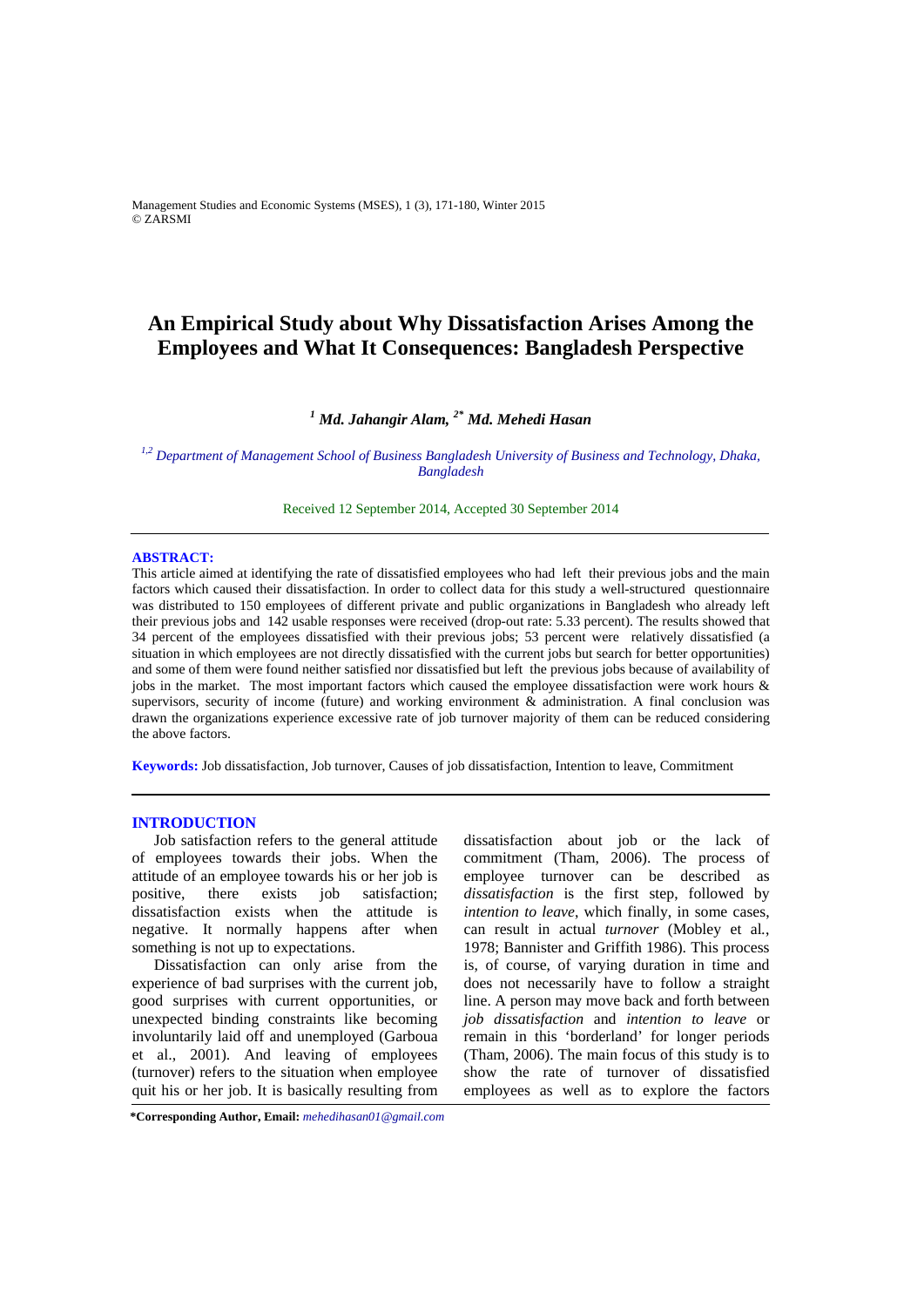responsible for job dissatisfaction.

#### **Literature Review**

The studies extensively review the available literature in order to make the research attempt valid in the light of previous study in this area. In order to be comprehensive the study reviewed previous empirical works under two following headings.

#### **Causes of Employee Dissatisfaction**

Garboua et al. (2001) outlined that the main causes which lead to employee dissatisfaction are: the experience of bad surprises with the current job, good surprises with current opportunities, or unexpected binding constraints like becoming involuntarily laid off and unemployed. Higgins et al. (1992) claimed that work-family interference undermines quality of occupational life because working conditions (long hours, work overload) behind this conflict also induce dissatisfaction. Frone et al. (1997) argued that by a different logic, inter-role conflict may create job dissatisfaction, indirectly by diminishing the quality of private life, that is, heavy job obligations drain time, energy, and attention away from non-work roles, hampering compliance with those roles. According to Kossek and Ozeki (1998) the difficulties balancing occupational and home demands breed job dissatisfaction. Wadhwa et al. (2011) outlined,

When negative stress is high it reduces job satisfaction. When a job does not correspond with employee's personal life, or is the source of anxiety and confusion, it's stressful. Work conditions: Work places must be in normal conditions allowing employee to do their job properly. In work places where there is not sufficient conditions employee motivation level decreases and such a situation affects employee job satisfaction negatively. Supervisors: Managers are one of the main factors which affect job satisfaction. Managers interested in employees' work, assisting them in solution of their work related and personal life problems and also developing informal relations together with the formal ones are increasing employees' job satisfaction.

Do Monte (2010) tested the effect of age on job dissatisfaction and found that older workers tend to have a lower dissatisfaction. Whereas

Isles (2004) tried to identify the role of gender on job dissatisfaction and found that men are much more dissatisfied than the women. Robbins (2003) said that the extrinsic factors, described as hygiene factors, leading to job dissatisfaction include pay, physical working conditions, job security, company policies, quality of supervision and relationship with others. Absence of the extrinsic factors (like salary, fringe benefits, safety, level of support by administration, and job security, or a deficiency in the level of these factors is often associated with job dissatisfaction (Johnson and Johnson, 1999), and no doubt effect attitudes surrounding the work environment and staff morale and productivity (DeBruyne, 2001). Herzberg's motivator-hygiene also called two-factor theory is built around two sets of factors that can be used to describe or predict employee attitudes about work. Herzberg's hygiene continuum includes things like: company policy, salary, working conditions, and interpersonal relations that are hygiene factors and are often referred to as extrinsic rewards and relate to the job situation or environment. The theory suggests that absence of these factors can result in job dissatisfaction. His motivator continuum points to: achievement, recognition advancement, responsibility, and work itself as motivators that determine job satisfaction. These motivators are considered intrinsic rewards that deal directly with the relationship a person has with his or her job, and are more satisfying (DeBruyne, 2001).

The intrinsic factors appeared very infrequently when respondents described events that were dissatisfying. These factors can prevent or cause dissatisfaction. Herzberg terms these factors 'hygiene factors' or 'dissatisfiers,' in a later publication also 'maintenance factors' (Herzberg, 1966). Based on the Herzberg et al. (1959) model assumes motivators will be referred to more often in the context of job satisfaction and positive events and hygiene factors will be referred to more often in the context of dissatisfaction and negative events. Herzberg started the study job satisfaction in the 1950's in Pittsburg. The basis of Herzberg's work is in the Maslow's Hierarchy of Needs. He started with the idea that what causes the job satisfaction are the opposite of those things that cause job dissatisfaction. Hygiene factors, or dissatisfiers, are those that the employee expects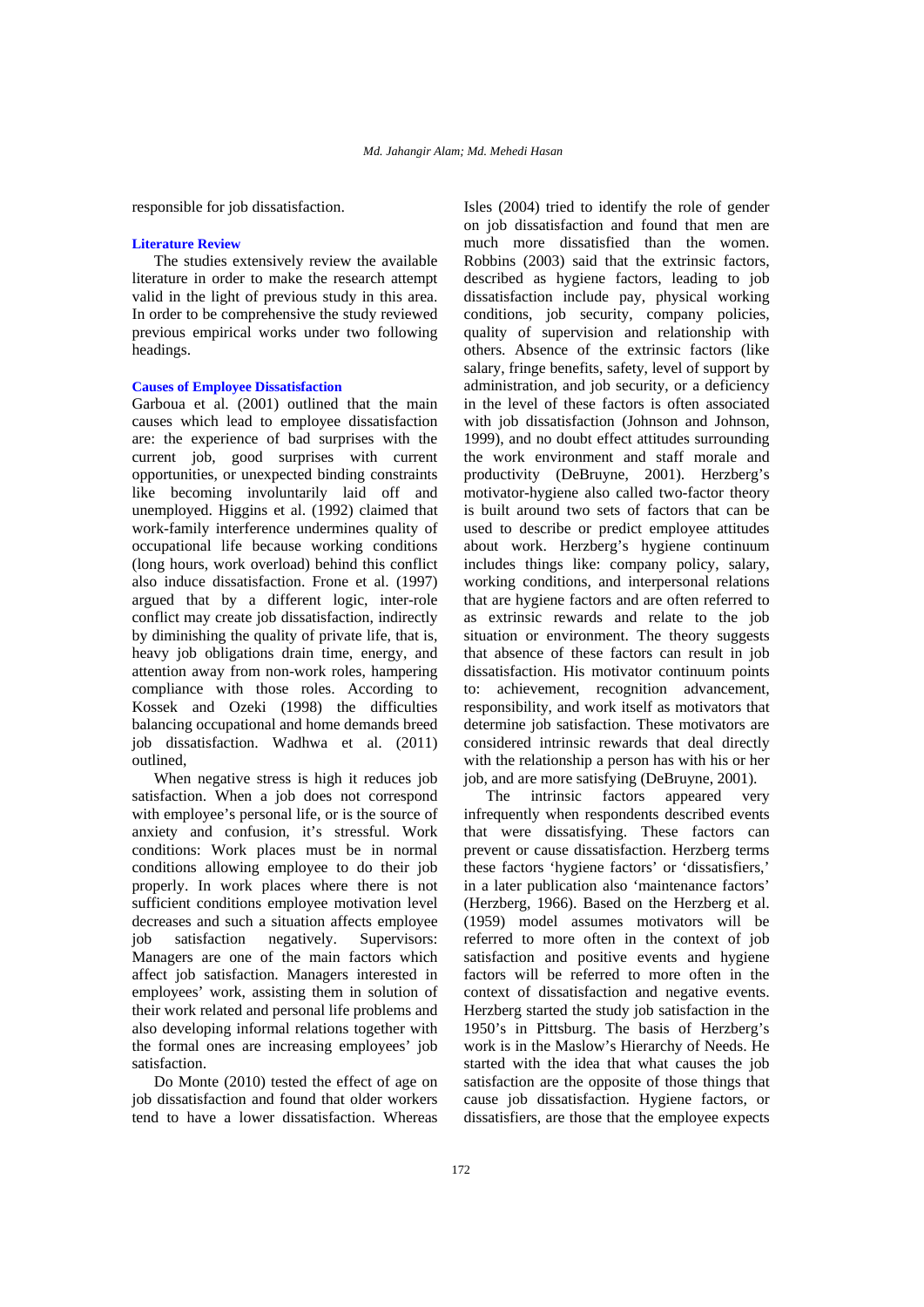to be in good condition. As motivators are those that in present cause satisfaction, on the other hand hygiene factors don't cause satisfaction but if they are lacking, it causes job dissatisfaction. Salanova and Kirmanen, (2001) conducted a survey among the employees of Prisma Mikkeli and he found that the employees are not so satisfied with the money issue. Thus they argued that, in a long run this situation may cause job dissatisfaction and a decline in work motivation (Salanova and Kirmanen, 2001) Job dissatisfaction also may increase for temporary jobs and less time spent for schooling of workers and tends to decrease with age (more), higher wages (Do Monte, 2010). Thus the variable tenure is a good predictor in determining job dissatisfaction and, in general, the more time the worker spent on the same job, the lower is the probability to seek for another job (DoMonte, 2010).

#### **Consequences of Employee Dissatisfaction**

Dissatisfaction with one's job may result in higher employee turnover (Chaulagain and Khadka, 2012). Mobley's (1977) model suggests that thinking of quitting is the next logical step

an employee experiences after dissatisfaction, but there are several other steps an employee might undergo before actually quitting. Those steps include: evaluation of expected utility of search and cost of quitting, intention to search for alternatives, search for alternatives, evaluation of alternatives, comparison of alternatives vs. present job, and intending on leaving (Mobley, 1977). In some study the relationship between job dissatisfaction and employee turnover is described as a process in which *job dissatisfaction* is the first step, followed by *intention to leave*, which finally, in some cases, can result in actual *turnover*  (Mobley et al., 1978; Bannister and Griffith, 1986). Hom and Griffeth (1991) proposed that dissatisfaction may stimulate a general predisposition to withdraw, thus mobilizing more specific withdrawal intentions and employees are most apt to engage in the behavioral response of exit when experiencing dissatisfaction. Mobley (1982) formulated a model which offered a more complete understanding of how dissatisfaction drives quits. Following figure 1 shows the model:



**Figure 1: Employee dissatisfaction steps to turn over, adopted by (Mobley, 1982)**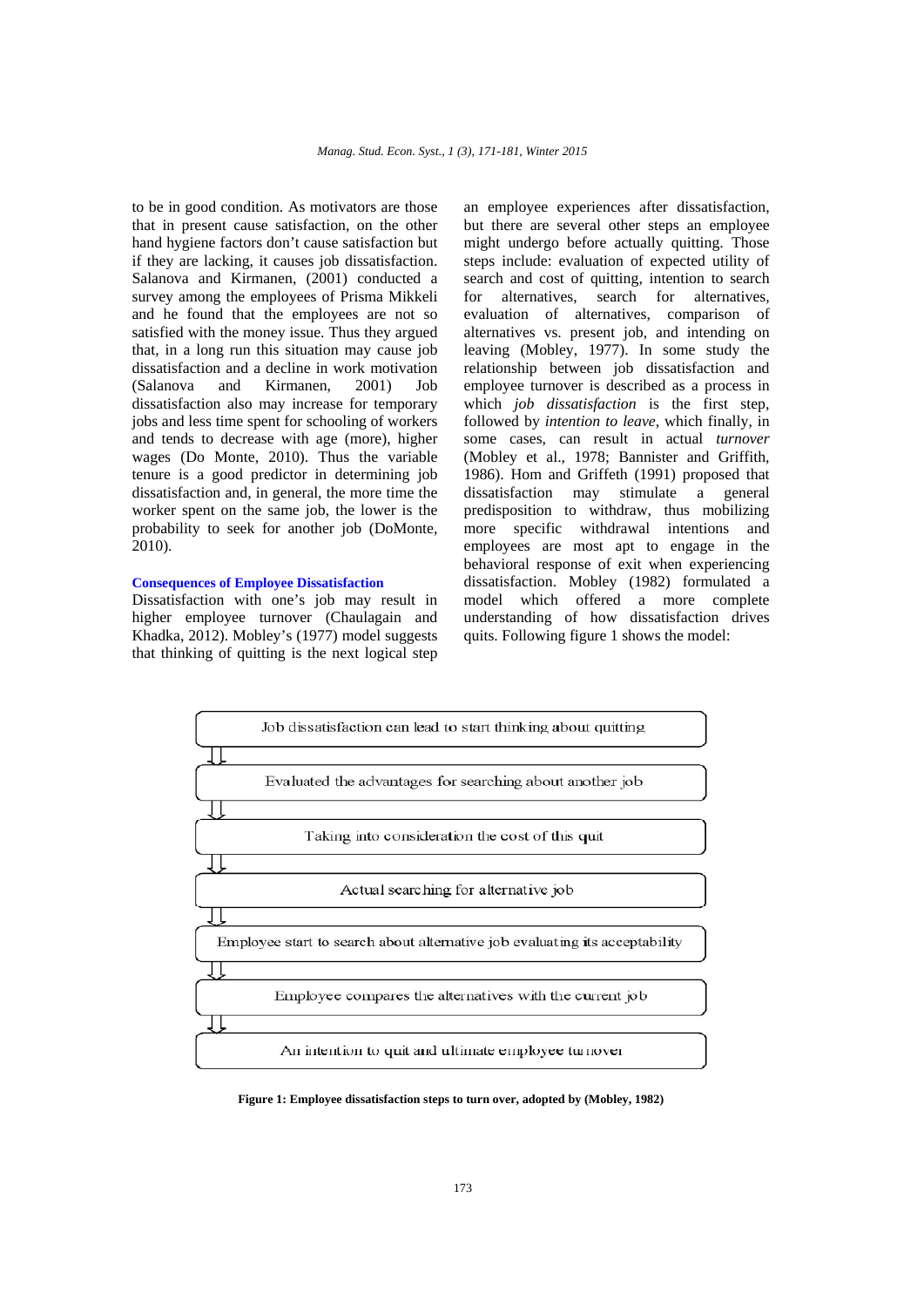Delfgaauw (2007) argued that turnover is the ultimate result of dissatisfaction and its relevance is based on assumption that dissatisfied workers are more likely to search a new job than satisfied workers. He points out three main reasons that workers may leave their current job and search for a new one: (i) discomfort with an organization's specific job domain, like management; (ii) availability of a new job opportunity which yields higher expected utility than the current job; (iii) a feeling that some aspects of their current job can be improved upon (Delfgaauw, 2007). A substantial body of literature reported that job satisfaction is negatively associated with turnover intention. Following this line, Mathieu and Zajac (1990), Hom and Grifeth (1995) argued that organizational commitments are negatively correlated with intention to quit, which, in turn is correlated with job satisfaction. And, Delfgaauw (2007) affirmed that for some job domains, the conditions may vary sufficiently across jobs within an organization to make an internal job change a viable option. The employees, who stay longer on one job position, acquire more experience and skills in performing their tasks, achieving greater productivity. But if this individual leaves his employment, the company will have to hire a substitute, paying at least the costs of hiring and training, and possibly seeing declines in productivity. The effects of such dissatisfaction are being felt in higher rates of absence, higher rates of turnover, lower levels of customer satisfaction and ultimately lower levels of productivity (Isles, 2004). March and Simon (1958) argued that voluntary employee departure results from two main factors. The first one is the perception about ease of movement from job to job that has evolved to mean perceived job alternatives. The second one is the desirability of movement that has evolved to mean job satisfaction. It is also supported in the work of Mobley (1977), he argued that staff turnover results from a particular combination of job dissatisfaction and perceived job alternatives. Do Monte (2010) found in one of his study that the percentage dissatisfied workers who become unemployed is higher compared to those who remained employed or who have become economically inactive.

#### **Objectives of the Study**

The main objective of this study is to show the rate of turnover of the dissatisfied employees as well as to explore the factors responsible for job dissatisfaction. The other supportive objectives in this study are:

1. To provide a demographic information about the rate of leaving jobs;

2. To identify the rate of leaving job on the basis of public and private jobs;

## **RESEARCH METHOD**

### **Sampling Area and Sample Selection**

This research was based on a field work conducted in two largest cities of Bangladesh: Dhaka and Chittagong. In this study 150 employees who have the experience of leaving one or more jobs were purposively selected. The study was conducted through a questionnaire survey from August, 2013 to May, 2014.

The survey covered 150 employees of different organization who had left their previous jobs and 148 responses were received. There were only 6 unusable responses among the received questionnaires. Eliminating those 142 respondents were used. Since the total number of people leaving their jobs varies in different situation and in different organizations, the sample size was selected using convenient sampling method. The areas of sampling were mainly Dhaka and Chittagong: two large cities in Bangladesh.

**Sources of data:** Both the primary and secondary data were used in the present study. Secondary data and information were collected from the existing literature in the said field and the primary data and were collected through the questionnaire survey.

#### **Questionnaire Design and Tools Used**

A structured questionnaire with both closed and open ended questions was used for collecting primary data. For the closed ended questions five point Likert scale was used, where 1= strongly agree,  $2 = \text{agree}$ ,  $3 = \text{neutral}$  (neither agree nor disagree), 4= disagree, and 5= strongly disagree. The questionnaire included three different situations in which turnover occurred in Bangladesh. It also contained a set of variables which frequently cause job dissatisfaction.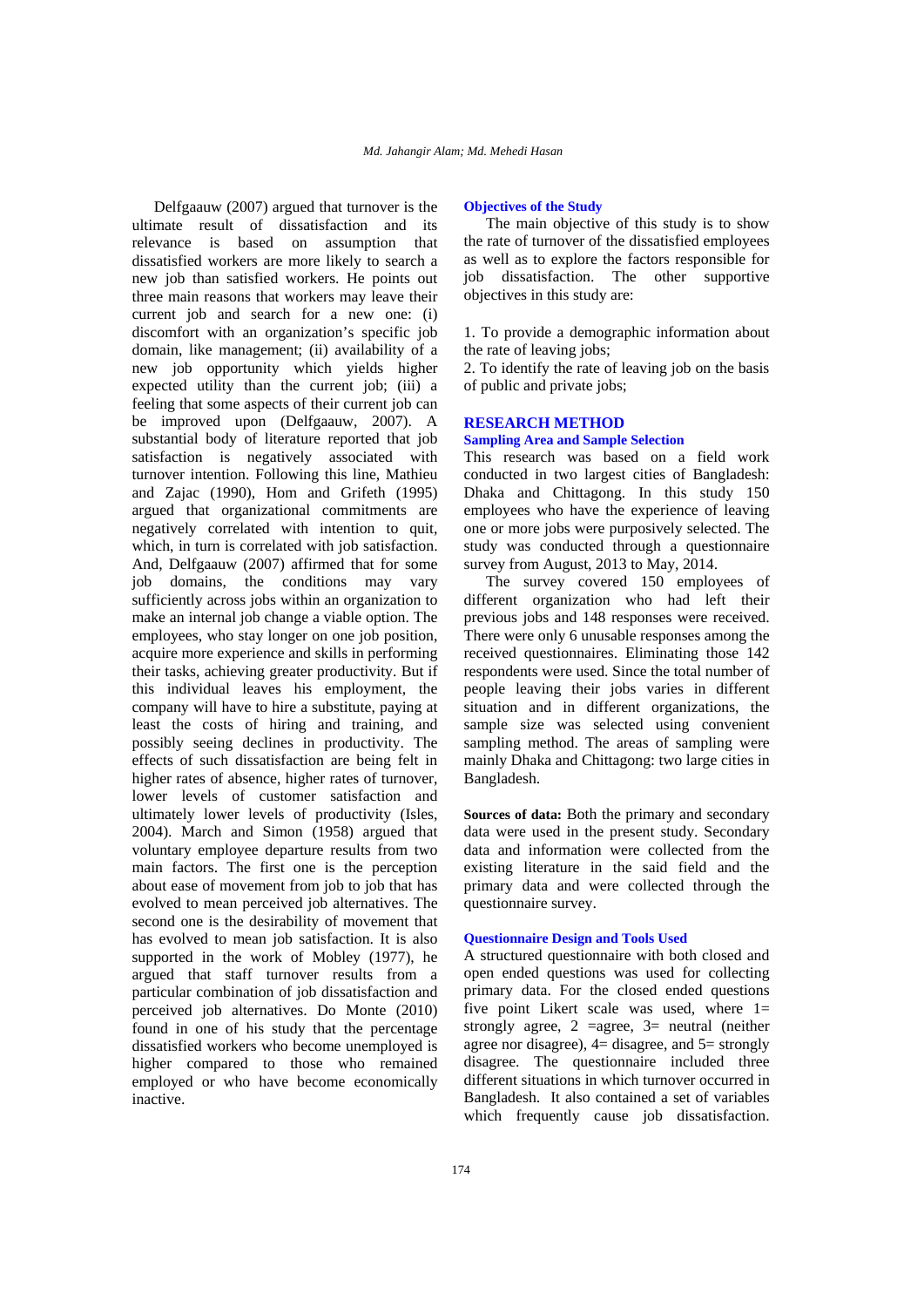Finally, Statistical Package for Social Science (SPSS), Microsoft Excel was used to analyze and interpret the data.

#### **Reliability and Validity of Data**

The initial reliability of the items was verified by computing the Cronbach's alpha. The Cronbach's alpha suggests that a minimum alpha of .6 is sufficed for early stage of research. The Cronbach's alpha estimated for all of the variables was .800. As the Cronbach's alpha was much higher than .6 the constructs were therefore deemed to have adequate reliability.

# **RESULTS AND DISCUSSION**

# **Demographic Figure of Turnover**

Analyzing the questionnaire after survey following rate of turnover are found for the male and female and for private & public jobs.

From table1 it is realized that the rate of job turnover among the male (88.02%) is much more than that of for female (11.98%) this finding is supported by the findings of Isles N. (2004) and similarly the rate is very much high (96.47%) in case of private jobs comparing to the public jobs (3.53%).

#### **The rate of Turnover of Dissatisfied Employees**

To explore the rate of dissatisfied employees who left their jobs the actual turnover in three different situations are analyzed. The responses of the employees leaved their previous jobs show the following (table 2) rate of job turnover in three different situations.

#### **Factors Cause Employee Dissatisfaction**

To identify the factors which cause employee dissatisfaction the factor analysis method is used:

\*The Theory of On-The-Job Search explains the behavior of employed individuals who search for a better job while others do not. For more details see Lambert (1991), Allen and Van Der Velden (2001).

#### **Table 1: Demographic figure of turnover**

| <b>Particulars</b>                    | <b>Percentages</b> |
|---------------------------------------|--------------------|
| Quit rate for the male                | 88.02%             |
| Quit rate for the females             | 11.98%             |
| Quit rate for the govt. job holders   | 3.53%              |
| Quit rate for the private job holders | 96.47%             |

#### **Table 2: The rate of turnover**

| <b>Situations</b>                                                 | Rate of job turnover |
|-------------------------------------------------------------------|----------------------|
| Dissatisfied with previous job                                    | 34%                  |
| Availability of job in the market                                 | 26%                  |
| Get better job and leaved previous one (relative dissatisfaction) | 53%                  |

 Percentages will not add to 100 because many of the respondents experience more than one situation (all are rounded figure)

| Kaiser-Meyer-Olkin Measure of Sampling Adequacy. |                    | 0.751   |
|--------------------------------------------------|--------------------|---------|
|                                                  | Approx. Chi-Square | 916.615 |
| Bartlett's Test of Sphericity                    | Df                 | 153     |
|                                                  | Sig.               | 0.000   |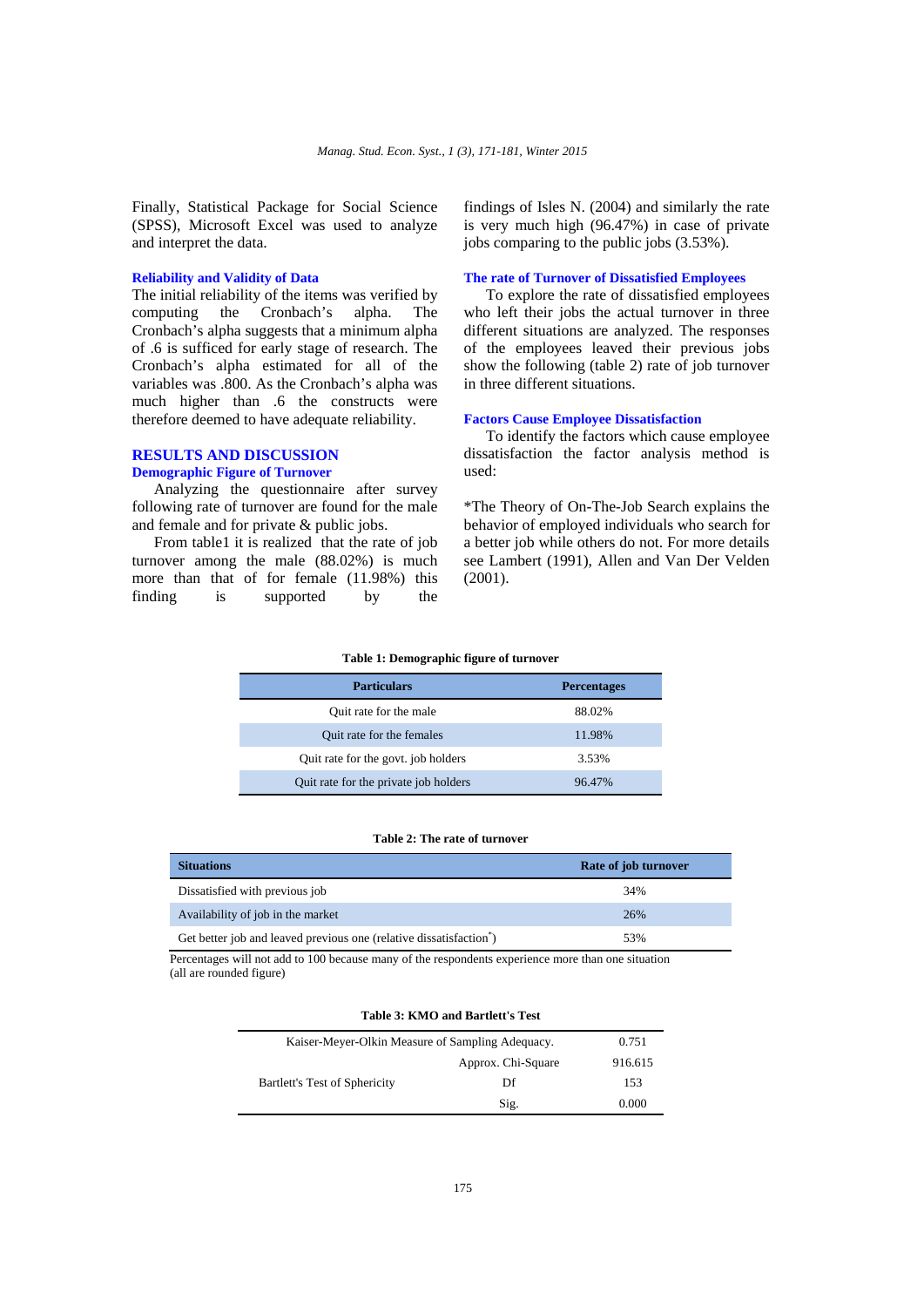#### **Kaiser-Meyer-Olkin (KMO) and Bartlett's Test**

The KMO measures the sampling adequacy which should be greater than 0.5 for a satisfactory factor analysis is to proceed. If any pair of variables has a value less than this, consider dropping one of them from the analysis. The off-diagonal elements should all be very small (close to zero) in a good model. Looking at table (table 3), the KMO measure is 0.751. The value 0.5 for KMO test is minimum and barely accepted, values between 0.7-0.8 are acceptable, and values above 0.9 are superb. **Bartlett's test** is another indication of the strength of the relationship among variables. This tests the null hypothesis that the correlation matrix is an identity matrix. An identity matrix is matrix in which all of the diagonal elements are 1 and all off diagonal elements are 0. From the same

table, it can be seen that the Bartlett's test of sphericity is significant that is say that its associated probability is less than 0.05. In fact, it is actually 0.000, i.e. the significance level is small enough to reject the null hypothesis. This means that correlation matrix is not an identity matrix.

### **Communalities**

Communalities show how much of the variance in the variables has been accounted for by the extracted factors. For instance in the following table (table 4), over 84% of the variance in very much challenging job, over 83% of the variance in traditional job, 76% of the variance in poor management is accounted , while 40.1% of the variance is accounted for in less job security.

| <b>Variables</b>                                    | <b>Initial</b> | <b>Extraction</b> |
|-----------------------------------------------------|----------------|-------------------|
| Low salary                                          | 1.000          | 0.432             |
| Low increment                                       | 1.000          | 0.470             |
| Less job security                                   | 1.000          | 0.401             |
| Excessive work pressure                             | 1.000          | 0.668             |
| Excessive supervision                               | 1.000          | 0.682             |
| Poor working environment                            | 1.000          | 0.578             |
| Unhelpful colleagues                                | 1.000          | 0.440             |
| Poor administration                                 | 1.000          | 0.747             |
| Poor management                                     | 1.000          | 0.760             |
| More working hours                                  | 1.000          | 0.594             |
| Rough and tough supervisors and bosses              | 1.000          | 0.632             |
| Absent of pension facility                          | 1.000          | 0.641             |
| Absent of gratuity                                  | 1.000          | 0.757             |
| Absent of provident fund facilities                 | 1.000          | 0.744             |
| Traditional job                                     | 1.000          | 0.833             |
| Very much challenging job                           | 1.000          | 0.842             |
| Less scope of growth and development                | 1.000          | 0.572             |
| Inappropriate performance appraisal and recognition | 1.000          | 0.559             |

**Table 4: Communalities** 

Extraction Method: Principal Component Analysis.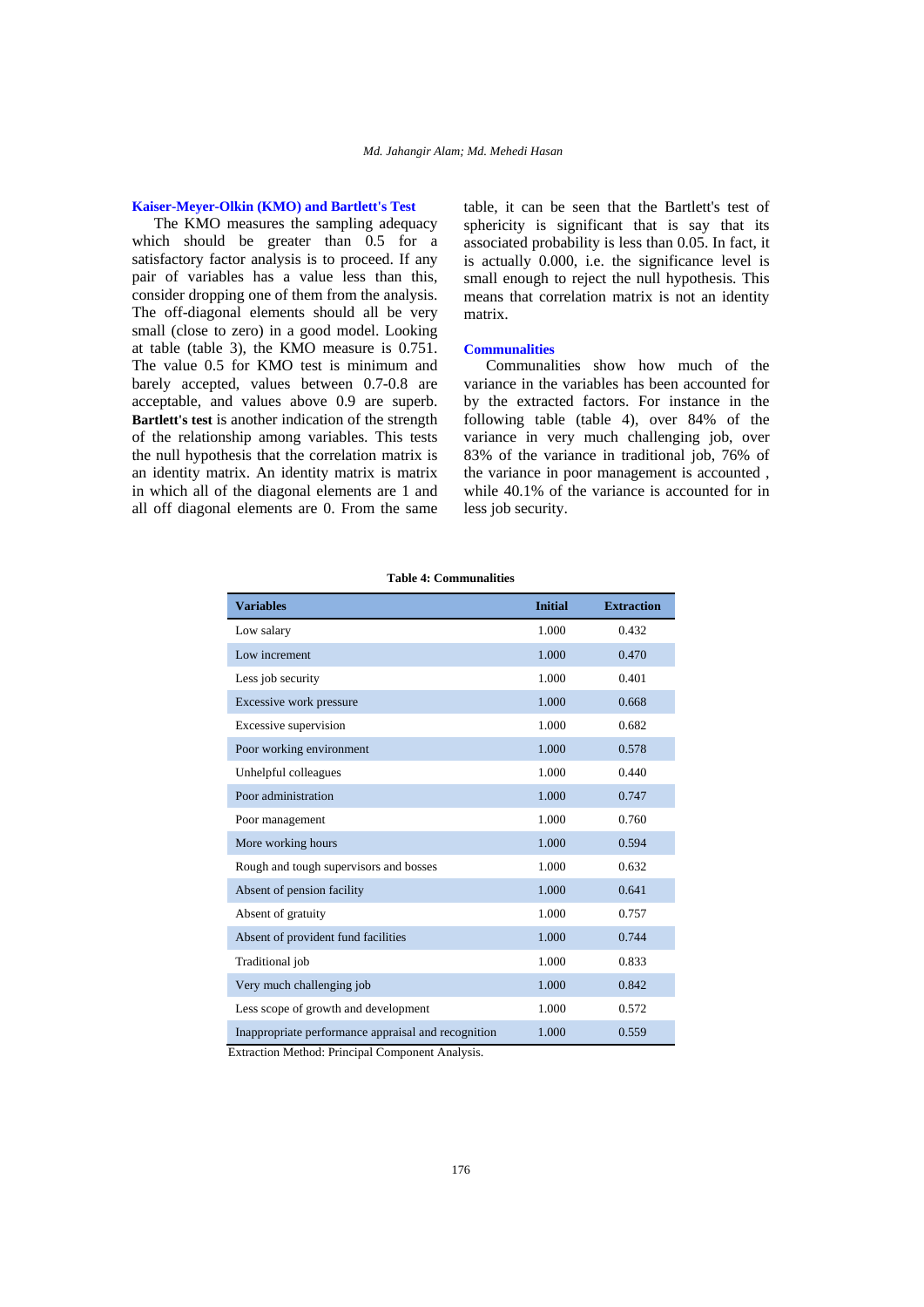#### **Total Variance Explained**

The next item shows all the factors extractable from the analysis along with their eigenvalues, the percent of variance attributable to each factor, and the cumulative variance of the factor and the previous factors. Notice that (table 5) the first factor accounts for 25.848% of the variance, the second 13.787%, the third 9.407%, the fourth 7.996% and the fifth 6.093%. All the remaining factors are not significant.

#### **Scree Plot**

The scree plot is a graph of the eigenvalues against all the factors whereas the eigenvalue refers to the standardized variance associated with a particular factor. The graph is useful for determining how many factors to retain. The point of interest is where the curve starts to flatten. It can be seen that the curve begins to flatten between factors 3 and 4. On the following figure (figure 1) it is indicated that factors  $1$  to  $5$ possess the eigenvalues more than 1 and the remaining factors (factor 6 to 18) have the

eigenvalues of less than 1, so only five factors have been retained.

#### **Rotated Component (Factor) Matrix**

The idea of rotation is to reduce the number factors on which the variables under investigation have high loadings. Rotation does not actually change anything but makes the interpretation of the analysis easier. Looking at table 6, it can be seen that excessive work pressure, excessive supervision, more working hours and rough and tough supervisors and bosses are substantially loaded on factor (Component) 1; absent of pension facility, Absent of gratuity and Absent of provident fund facilities are substantially loaded on factor 2; poor working environment, poor administration and poor management are substantially loaded on factor 3; traditional job and very much challenging job are substantially loaded on the factor 4; Low increment, Less scope of growth and development and Inappropriate performance appraisal and recognition are substantially loaded on factor 5.

|                  | <b>Initial Eigenvalues</b> |               |                     | <b>Rotation Sums of Squared Loadings</b> |               |                     |
|------------------|----------------------------|---------------|---------------------|------------------------------------------|---------------|---------------------|
| <b>Component</b> | <b>Total</b>               | % of Variance | <b>Cumulative %</b> | <b>Total</b>                             | % of Variance | <b>Cumulative %</b> |
| $\mathbf{1}$     | 4.653                      | 25.848        | 25.848              | 2.624                                    | 14.576        | 14.576              |
| $\overline{2}$   | 2.471                      | 13.727        | 39.575              | 2.599                                    | 14.441        | 29.017              |
| 3                | 1.693                      | 9.407         | 48.982              | 2.596                                    | 14.424        | 43.442              |
| $\overline{4}$   | 1.439                      | 7.996         | 56.978              | 1.859                                    | 10.330        | 53.771              |
| 5                | 1.097                      | 6.093         | 63.071              | 1.674                                    | 9.300         | 63.071              |
| 6                | 0.945                      | 5.251         | 68.322              |                                          |               |                     |
| 7                | 0.860                      | 4.775         | 73.097              |                                          |               |                     |
| 8                | 0.738                      | 4.099         | 77.196              |                                          |               |                     |
| 9                | 0.659                      | 3.659         | 80.855              |                                          |               |                     |
| 10               | 0.602                      | 3.347         | 84.202              |                                          |               |                     |
| 11               | 0.543                      | 3.014         | 87.216              |                                          |               |                     |
| 12               | 0.496                      | 2.757         | 89.974              |                                          |               |                     |
| 13               | 0.431                      | 2.396         | 92.370              |                                          |               |                     |
| 14               | 0.395                      | 2.197         | 94.567              |                                          |               |                     |
| 15               | 0.327                      | 1.815         | 96.381              |                                          |               |                     |
| 16               | 0.268                      | 1.488         | 97.869              |                                          |               |                     |
| 17               | 0.198                      | 1.098         | 98.967              |                                          |               |                     |
| 18               | 0.186                      | 1.033         | 100.000             |                                          |               |                     |

#### **Table 5: Total variance explained**

Extraction Method: Principal Component Analysis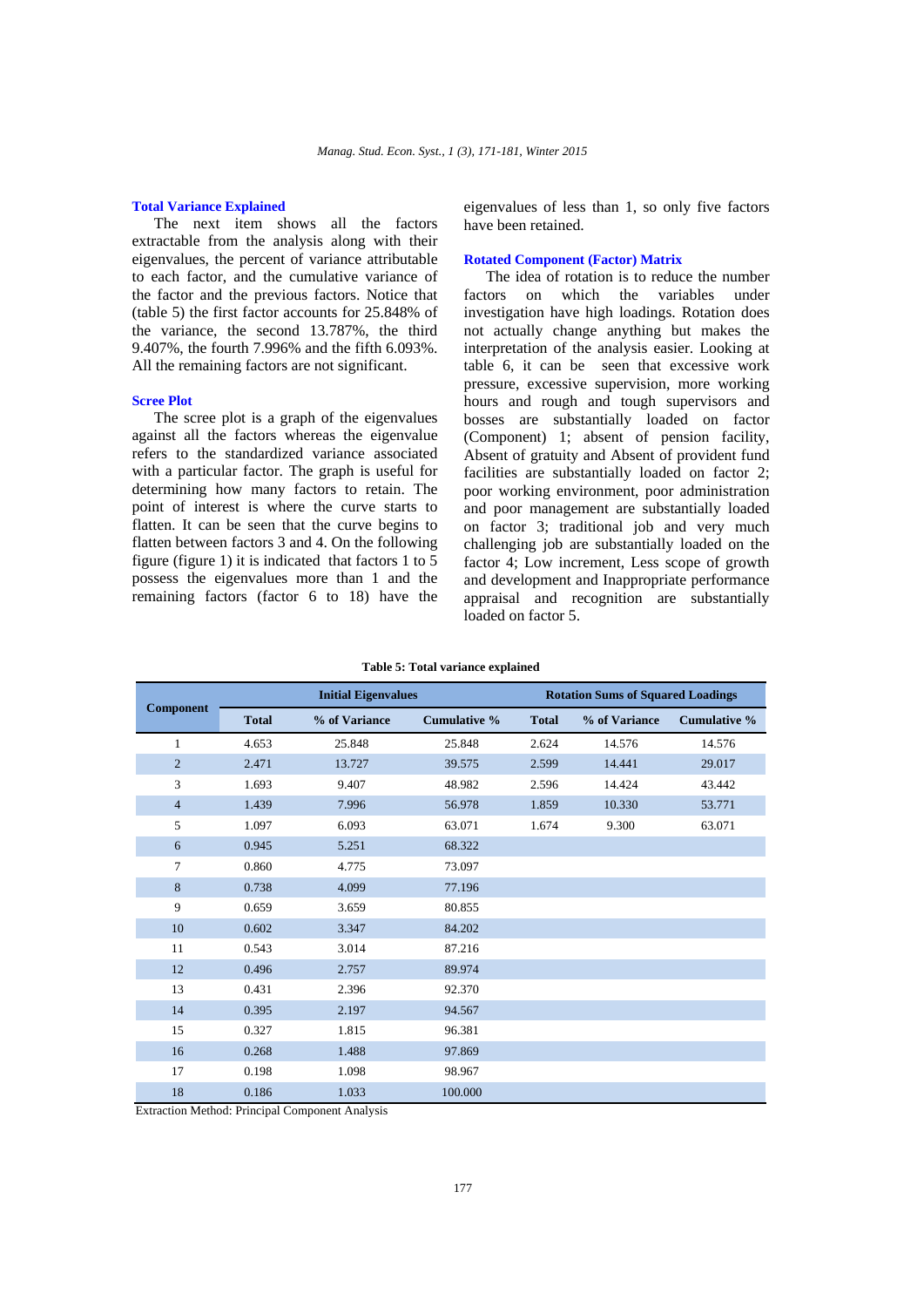*Md. Jahangir Alam; Md. Mehedi Hasan*





**Table 6: Rotated component matrix<sup>a</sup>**

|                                                        | <b>Component</b> (factor) |                |       |                     |       |
|--------------------------------------------------------|---------------------------|----------------|-------|---------------------|-------|
| <b>Variables</b>                                       | $\mathbf{1}$              | $\overline{2}$ | 3     | $\overline{\bf{4}}$ | 5     |
| Low salary                                             |                           |                |       |                     |       |
| Low increment                                          |                           |                |       |                     | 0.537 |
| Less job security                                      |                           |                |       |                     |       |
| Excessive work pressure                                | 0.783                     |                |       |                     |       |
| Excessive supervision                                  | 0.808                     |                |       |                     |       |
| Poor working environment                               |                           |                | 0.684 |                     |       |
| Unhelpful colleagues                                   |                           |                |       |                     |       |
| Poor administration                                    |                           |                | 0.836 |                     |       |
| Poor management                                        |                           |                | 0.847 |                     |       |
| More working hours                                     | 0.748                     |                |       |                     |       |
| Rough and tough supervisors and bosses                 | 0.621                     |                |       |                     |       |
| Absent of pension facility                             |                           | 0.767          |       |                     |       |
| Absent of gratuity                                     |                           | 0.839          |       |                     |       |
| Absent of provident fund facilities                    |                           | 0.831          |       |                     |       |
| Traditional job                                        |                           |                |       | 0.894               |       |
| Very much challenging job                              |                           |                |       | $-0.899$            |       |
| Less scope of growth and development                   |                           |                |       |                     | 0.644 |
| Inappropriate performance appraisal and<br>recognition |                           |                |       |                     | 0.722 |

Extraction Method: Principal Component Analysis

Rotation Method: Varimax with Kaiser Normalization

a. Rotation converged in 7 iterations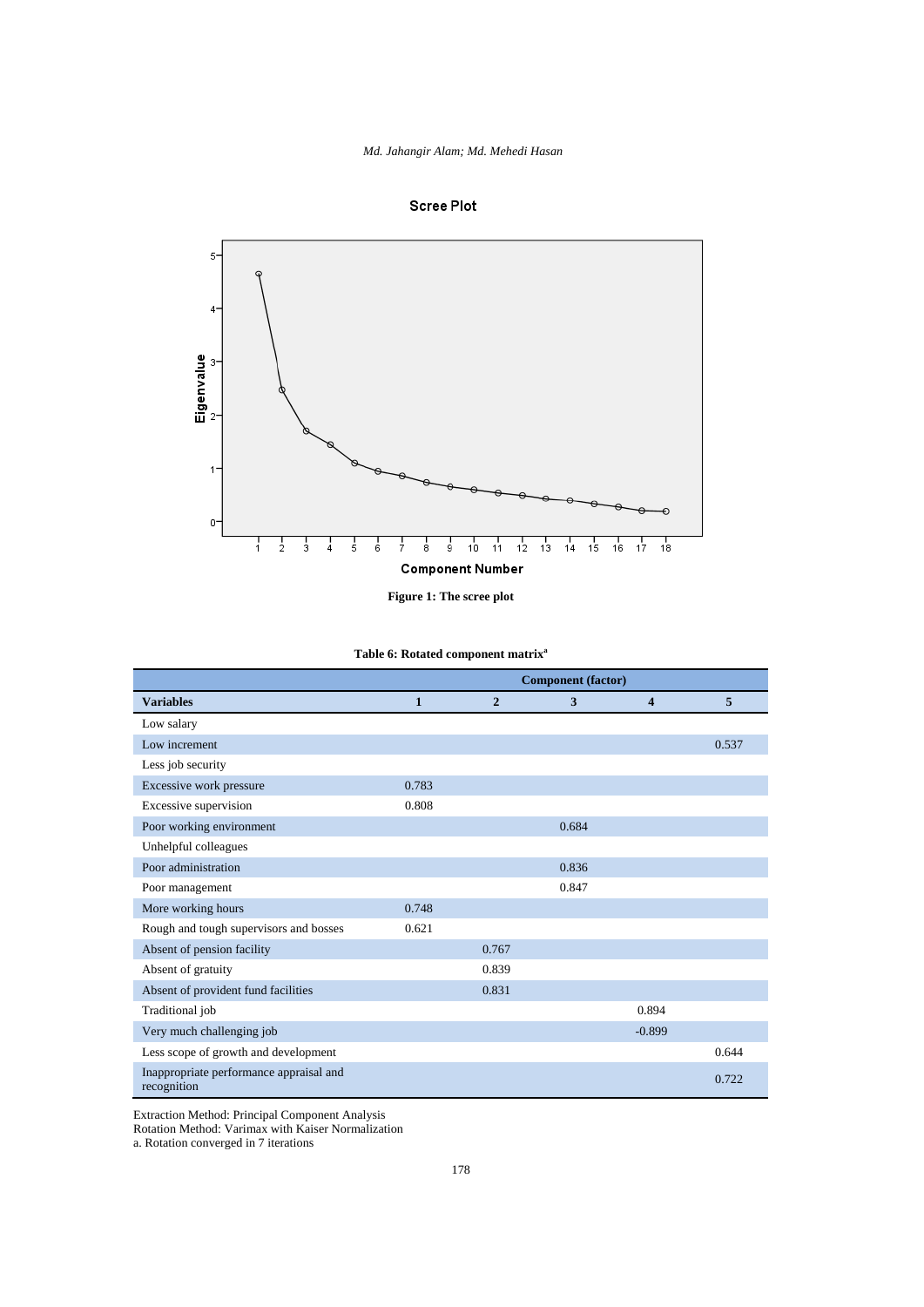**Table 7: Composition of factors** 

| <b>Factors</b> | <b>Factor name</b>                   | <b>Loaded variables</b>                                                                                          |  |
|----------------|--------------------------------------|------------------------------------------------------------------------------------------------------------------|--|
| Factor 1       | Work hours & Supervisors             | Excessive work pressure<br>Excessive supervision<br>More working hours<br>Rough and tough supervisors and bosses |  |
| Factor 2       | Security of Income (future)          | Absent of pension facility<br>Absent of gratuity<br>Absent of provident fund facilities                          |  |
| Factor 3       | Working environment & Administration | Poor working environment<br>Poor administration<br>Poor management                                               |  |
| Factor 4       | <b>Job Challenges</b>                | Traditional job<br>Very much challenging job                                                                     |  |
| Factor 5       | Scope of Growth and Development      | Low increment<br>Less scope of growth and development Inappropriate<br>performance appraisal and recognition     |  |

## **Composition of Factors**

Table 6 indicated that the specific variables have led to specific factor(s). Table 7 shows the factors composed with the variables used in this study as the causes of job dissatisfaction. Factor 1 is named as work hours and supervisors which is composed with Excessive work pressure, Excessive supervision, More working hours and Rough and tough supervisors and bosses; factor 2, named as security of income (future) is composed with Absent of pension facility, Absent of gratuity, Absent of provident fund facilities and factor 3, named as working environment and administration is composed with poor working environment, poor administration, poor management; similarly the other remaining factors are shown in the following table.

#### **CONCLUSION**

The empirical evidences show that, most of the organizations are very much reluctant to offer the basic facilities to their employees and thus it results dissatisfaction or relative dissatisfaction (the situation whereby the employees are not fully dissatisfied with their current jobs but leave those for the search of or after getting better alternative jobs) and which gradually leads to job turnover. The variables

which cause job dissatisfaction are showed in the findings of the study. Knowledge that, Work hours and Supervisors, Security of Income (future), working environment & administration etc. seem to be the greatest importance for the employers an opportunity to counteract job dissatisfaction and consequently staff turnover. By adopting sound staff policies under which people feel rewarded, valued and well taken care of, it should, after all, be easier to prevent staff from leaving for reasons of poor management than for reasons of demanding, difficult and complicated tasks. So the organizations experience excessive rate of job turnover should be concentrated to consider those factors to retain their employees.

#### **REFERENCES**

- Allen, J. and Van Der Velden, R., (2001). Educational Mismatches versus Skill Mismatches: Effects on Wages, Job Satisfaction, and on-the-Job Search. *Oxford Economic Papers*, 53 (3), pp. 434-452.
- Bannister, B. D. and Griffith, R. W. (1986). Applying a Causal Analytic Framework to the Mobley, Horner and Hollingsworth Turnover Model: A Useful Reexamination. *Journal of Management*, 12 (3), pp. 433–443.
- Chaulagain, N. and Khadka, D. K. (2012). Factors Influencing Job Satisfaction among Healthcare